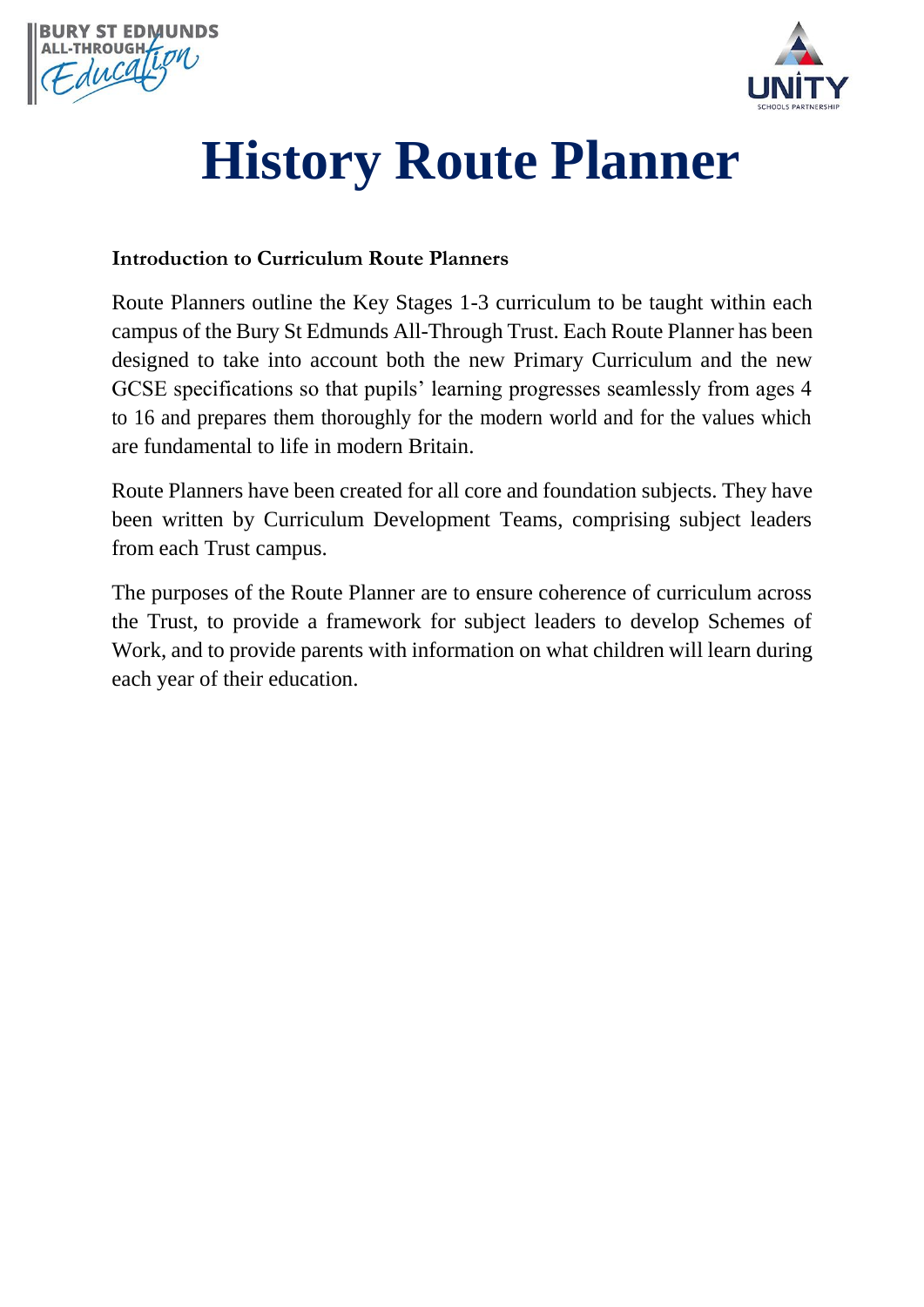| Year Group                                                              | <b>Area of Study</b>                                                                                                                                                                                                                                                                                                                                                                                                    | <b>Content/Topics addressed</b>                                                                                                                                                                                                                                                                                                                                                                                                                                                       | <b>Assessment Objectives</b>                                                                                                                                                                                                                                                                                                                                                                                                                                                                                                                                                                                                                                                                                                                                                                                                         | Opportunities for enrichment and<br>addressing British values                                                                                        |
|-------------------------------------------------------------------------|-------------------------------------------------------------------------------------------------------------------------------------------------------------------------------------------------------------------------------------------------------------------------------------------------------------------------------------------------------------------------------------------------------------------------|---------------------------------------------------------------------------------------------------------------------------------------------------------------------------------------------------------------------------------------------------------------------------------------------------------------------------------------------------------------------------------------------------------------------------------------------------------------------------------------|--------------------------------------------------------------------------------------------------------------------------------------------------------------------------------------------------------------------------------------------------------------------------------------------------------------------------------------------------------------------------------------------------------------------------------------------------------------------------------------------------------------------------------------------------------------------------------------------------------------------------------------------------------------------------------------------------------------------------------------------------------------------------------------------------------------------------------------|------------------------------------------------------------------------------------------------------------------------------------------------------|
| Year1 and 2<br>work on a two<br>year rolling<br>programme of<br>topics. | changes within living<br>a)<br>memory. Where<br>appropriate, these<br>should be used to<br>reveal aspects of<br>change in national<br>life.                                                                                                                                                                                                                                                                             | 'All About Me' project (a)<br>Who am I?<br>Great Fire of London (b,d)<br>What caused the Great Fire<br>of London?                                                                                                                                                                                                                                                                                                                                                                     | N.B. knowledge and understanding of History<br>is not assessed discretely until Year Five The<br>following objectives are designed to guide<br>teachers in the development of Schemes of<br>Work.                                                                                                                                                                                                                                                                                                                                                                                                                                                                                                                                                                                                                                    | British Values - Promoting tolerance and<br>understanding of other people and how<br>they lived.<br>Democracy – Gun Powder Plot/kings and<br>Oueens. |
|                                                                         | events beyond living<br>b)<br>memory that are<br>significant nationally<br>or globally.<br>the lives of significant<br>$\mathbf{c})$<br>individuals in the past<br>who have contributed<br>to national and<br>international<br>achievements. Some<br>should be used to<br>compare aspects of<br>life in different<br>periods.<br>significant historical<br>d)<br>events, people and<br>places in their own<br>locality. | Current World Events and their<br>history (b)<br>e.g. Olympics, Euros etc.<br>Castles $(b)$<br>Why do we have castles?<br>What is different from the<br>way we live today?<br>Guy Fawkes (c)<br>Who was Guy Fawkes and<br>what did he do?<br>Neil Armstrong (linked with Space<br>Project) (c)<br>Who was Neil Armstrong?<br>Why was he famous?<br>History of Lego (linked with Toys<br>$topic)$ $(c)$<br>The Story of Lego<br>Who was Ole Kirk<br>Christiansen?<br>Local history (d) | Year One<br>I can use words and phrases like: old, new<br>and a long time ago.<br>I can sequence key events in my life<br>I can ask and answer questions about old<br>and new objects<br>I can spot old and new things in a picture.<br>$\bullet$<br>I can recognise that some objects belonged<br>$\bullet$<br>to the past.<br>I can explain how some people have<br>helped us to have better lives.<br>I can explain how I have changed since I<br>was born.<br>I can explain what an object from the past<br>might have been used for.<br>I can recognise significant moments in my<br>life.<br>I can talk, draw or make a performance<br>$\bullet$<br>about aspects of the past<br>Year Two<br>I can use words and phrases like: before,<br>after, past, present, then and now.<br>I can sequence events within living<br>memory | $SMSC - "Friendship Café" (a)$                                                                                                                       |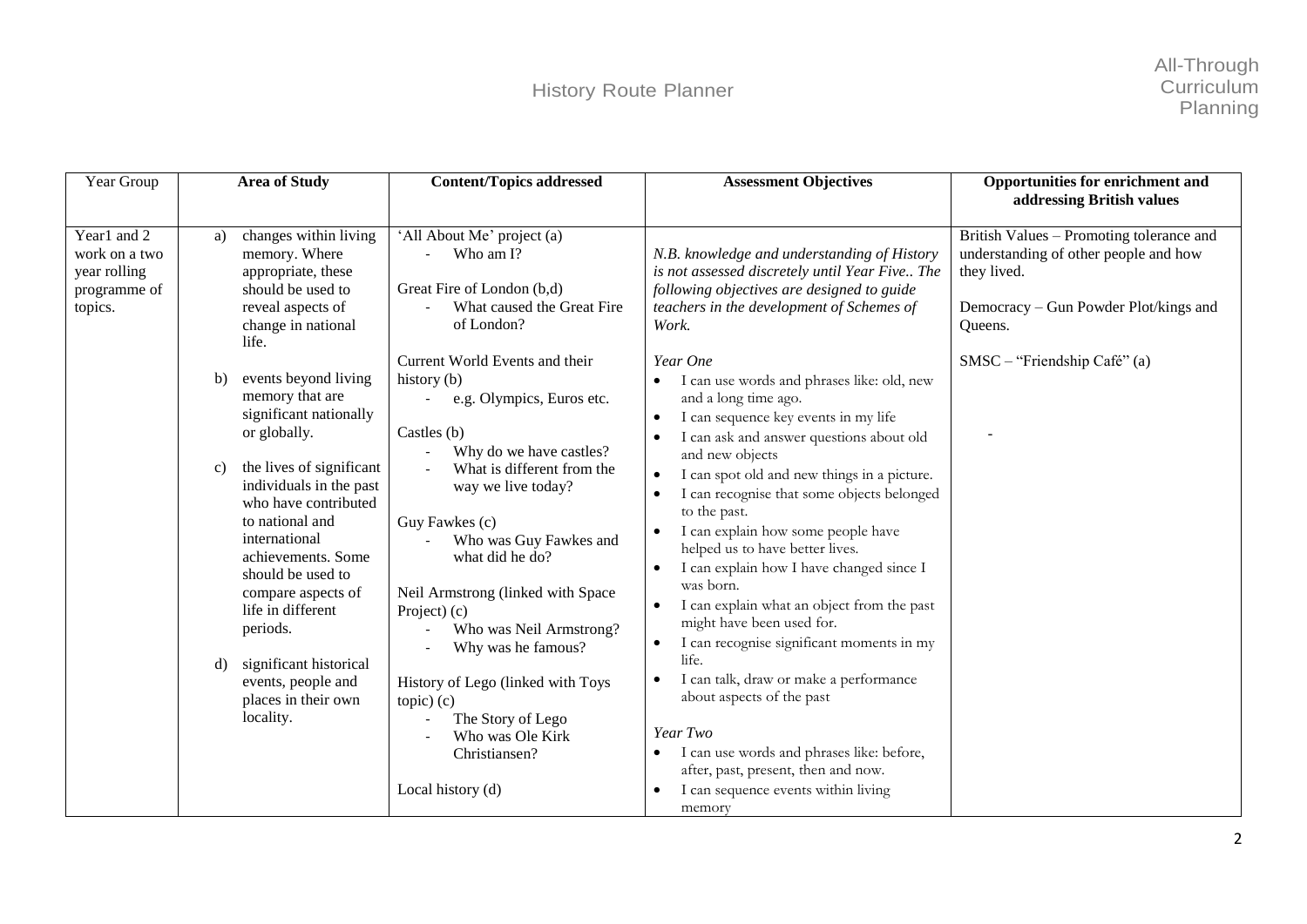|                                                                          |                                                                                                                                                                                                                                                                                                      | Where does our town fit in to<br>the country?; What local<br>areas are important?; Which<br>local people are famous and<br>why?<br>Remembrance Sunday                                                                                                                                                                                                                                   | I can ask and also answer questions using<br>$\bullet$<br>my knowledge, books and the internet.<br>I can recount the life of someone famous<br>$\bullet$<br>from Britain who lived in the past<br>I can find out things about the past by<br>$\bullet$<br>talking to an older person.<br>I can explain what they did earlier and what<br>$\bullet$<br>they did later.<br>I can give examples of things that were<br>$\bullet$<br>different when my grandparents were<br>children.<br>I can link an object to a time period and<br>from that decide what it may have been<br>used for.<br>I can research the life of a famous person<br>from the past using supplied sources of<br>evidence.<br>I can communicate my findings about a<br>$\bullet$<br>period studied using pictures, text and<br>drama. |                                                                                                                                                                                                           |
|--------------------------------------------------------------------------|------------------------------------------------------------------------------------------------------------------------------------------------------------------------------------------------------------------------------------------------------------------------------------------------------|-----------------------------------------------------------------------------------------------------------------------------------------------------------------------------------------------------------------------------------------------------------------------------------------------------------------------------------------------------------------------------------------|--------------------------------------------------------------------------------------------------------------------------------------------------------------------------------------------------------------------------------------------------------------------------------------------------------------------------------------------------------------------------------------------------------------------------------------------------------------------------------------------------------------------------------------------------------------------------------------------------------------------------------------------------------------------------------------------------------------------------------------------------------------------------------------------------------|-----------------------------------------------------------------------------------------------------------------------------------------------------------------------------------------------------------|
| Year 3 and 4<br>work on a two<br>year rolling<br>programme of<br>topics. | changes in Britain from<br>a)<br>the Stone Age to the Iron<br>Age<br>the Roman Empire and its<br>b)<br>impact on Britain<br>Britain's settlement by<br>C)<br>Anglo-Saxons and Scots<br>d) a local history study<br>a study of an aspect or<br>e)<br>theme in British history<br>that extends pupils' | Timeline<br>How can we understand the<br>$\overline{\phantom{a}}$<br>past? What is a timeline?<br>Ancient Greece (i)<br>Where does the Greek period<br>fit on our timeline? Who<br>were the Greeks? Who and<br>what were the key ideas of<br>the Greeks? What did they<br>leave behind? What can we<br>learn from myths and<br>legends of the Greeks (cross<br>curricular with English) | Year Three<br>I can use an increasing range of common<br>$\bullet$<br>words and phrases relating to the passing<br>of time eg. History, ancient, modern,<br>future.<br>I can use a timeline within a specific period<br>$\bullet$<br>of history to set out the order that things<br>may have happened and can use my<br>mathematical knowledge to work out how<br>long ago events happened.<br>I can use chosen sources to find specific<br>answers to questions about the past.<br>I can describe events from the past using<br>$\bullet$<br>dates when things happened.                                                                                                                                                                                                                              | AT Action Day?<br>The Mayans (j) Cross-curricular Mexican<br>themed day with languages and geography<br>Who were the Mayans? Where do<br>the Mayans fit on our timeline?<br>Why did the Mayans disappear? |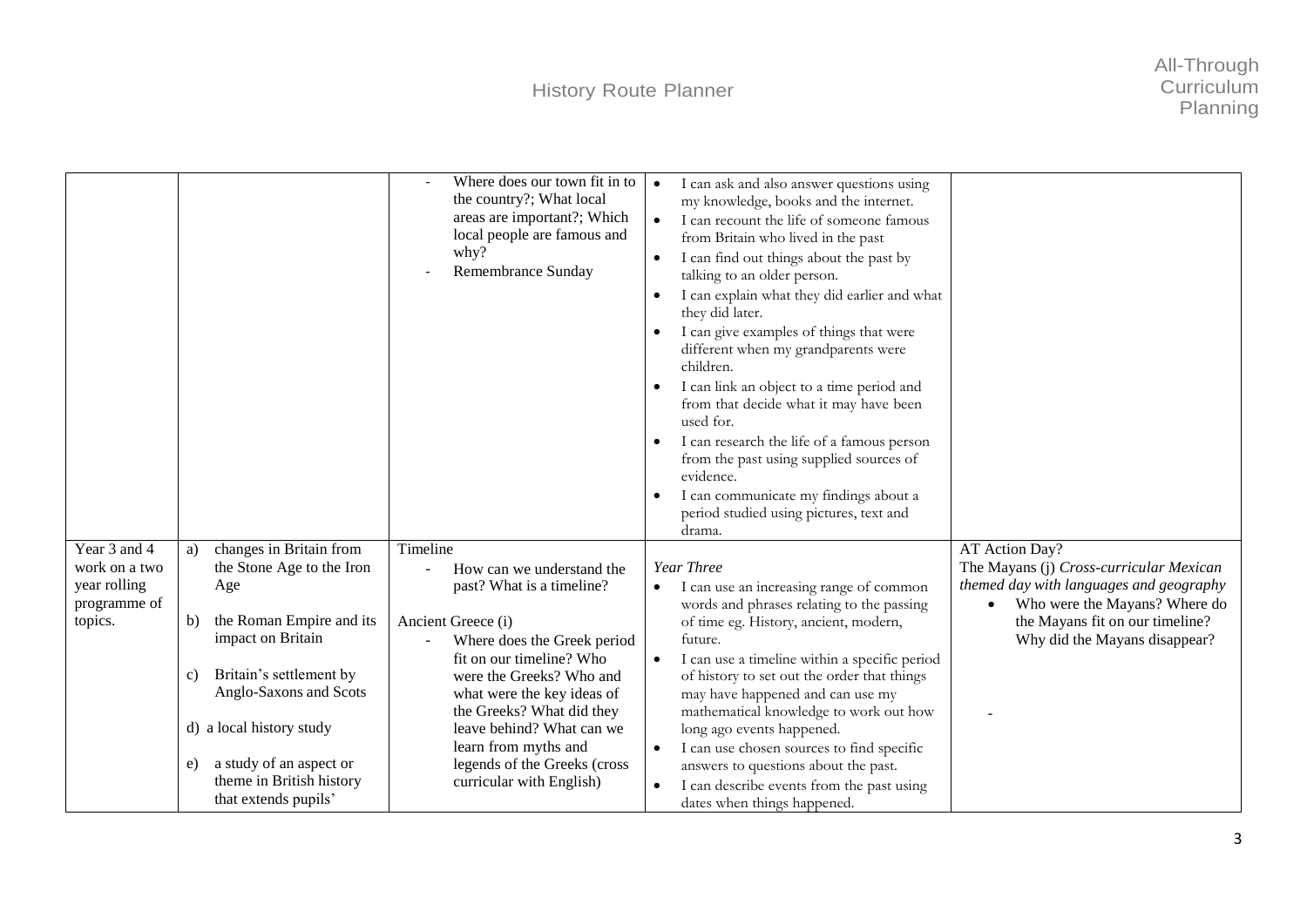| chronological knowledge<br>beyond 1066<br>a significant turning point<br>f<br>in British history, for<br>example, the first railways<br>or the Battle of Britain<br>the achievements of the<br>g)<br>earliest civilizations $-$ an<br>overview of where and<br>when the first<br>civilizations appeared and<br>a depth study of one<br>Ancient Greece $-$ a study<br>h)<br>of Greek life and<br>achievements and their<br>influence on the western<br>world<br>a non-European society<br>i)<br>that provides contrasts<br>with British history | The Romans (b)<br>Social History of the<br>Romans. Where does the<br>Roman period fit on our<br>timeline? Who were the<br>Romans? What ideas did the<br>Romans copy from the<br>Greeks? What can we learn<br>from artefacts and mosaics<br>about the Romans? Health<br>and fitness in the Roman<br>times, including gladiator<br>schools<br>The Saxons $(c, d, e)$<br>Where does the Anglo-Saxon<br>period fit on our timeline?<br>Where did the Saxons come<br>from? How did the Anglo-<br>Saxons live? What were the<br>beliefs of the Anglo Saxons?<br>What does the story of<br>Beowulf tell us about the<br>Anglo-Saxons? Unit<br>consolidated by a visit to<br>West Stow<br>Big unit - Tudors: Political History<br>(f)<br>Where do the Tudors fit in<br>on our timeline? Who were<br>the Tudors? Who were | I can examine historic items and artefacts<br>and draw ideas from them to help build up<br>a picture of life in the past.<br>I can simply explain how an event from the<br>past has shaped the present.<br>I can perform simple research in order to<br>$\bullet$<br>find similarities and differences between<br>two or more periods of history.<br>I can link objects to a specific time period,<br>$\bullet$<br>through their key features.<br>I can recognise why a specific event is<br>historically significant.<br>I can communicate my findings about a<br>period studied using pictures, text and<br>drama.<br>Year Four<br>Use historical terms based on the period of<br>study eg Tudor, Egyptian, Roman, Celtic<br>I can plot events on a timeline and round<br>$\bullet$<br>up time differences into centuries and<br>decades.<br>I can use sources to find answers to<br>specific historical questions<br>I can explain how the lives of wealthy<br>$\bullet$<br>people were different from the lives of<br>poorer people.<br>I can explain how historic items and<br>artefacts can be used to help build up a<br>picture of life in the past.<br>I can explain how an event from the past<br>$\bullet$ |  |
|------------------------------------------------------------------------------------------------------------------------------------------------------------------------------------------------------------------------------------------------------------------------------------------------------------------------------------------------------------------------------------------------------------------------------------------------------------------------------------------------------------------------------------------------|------------------------------------------------------------------------------------------------------------------------------------------------------------------------------------------------------------------------------------------------------------------------------------------------------------------------------------------------------------------------------------------------------------------------------------------------------------------------------------------------------------------------------------------------------------------------------------------------------------------------------------------------------------------------------------------------------------------------------------------------------------------------------------------------------------------|-----------------------------------------------------------------------------------------------------------------------------------------------------------------------------------------------------------------------------------------------------------------------------------------------------------------------------------------------------------------------------------------------------------------------------------------------------------------------------------------------------------------------------------------------------------------------------------------------------------------------------------------------------------------------------------------------------------------------------------------------------------------------------------------------------------------------------------------------------------------------------------------------------------------------------------------------------------------------------------------------------------------------------------------------------------------------------------------------------------------------------------------------------------------------------------------------------------------------|--|
|                                                                                                                                                                                                                                                                                                                                                                                                                                                                                                                                                | Henry VIII's wives? What<br>was the Reformation?<br>The Second World War $(g, f)$                                                                                                                                                                                                                                                                                                                                                                                                                                                                                                                                                                                                                                                                                                                                | has shaped our life today.<br>I can, from what I have researched,<br>identify some examples of change and<br>continuity within a time period.                                                                                                                                                                                                                                                                                                                                                                                                                                                                                                                                                                                                                                                                                                                                                                                                                                                                                                                                                                                                                                                                         |  |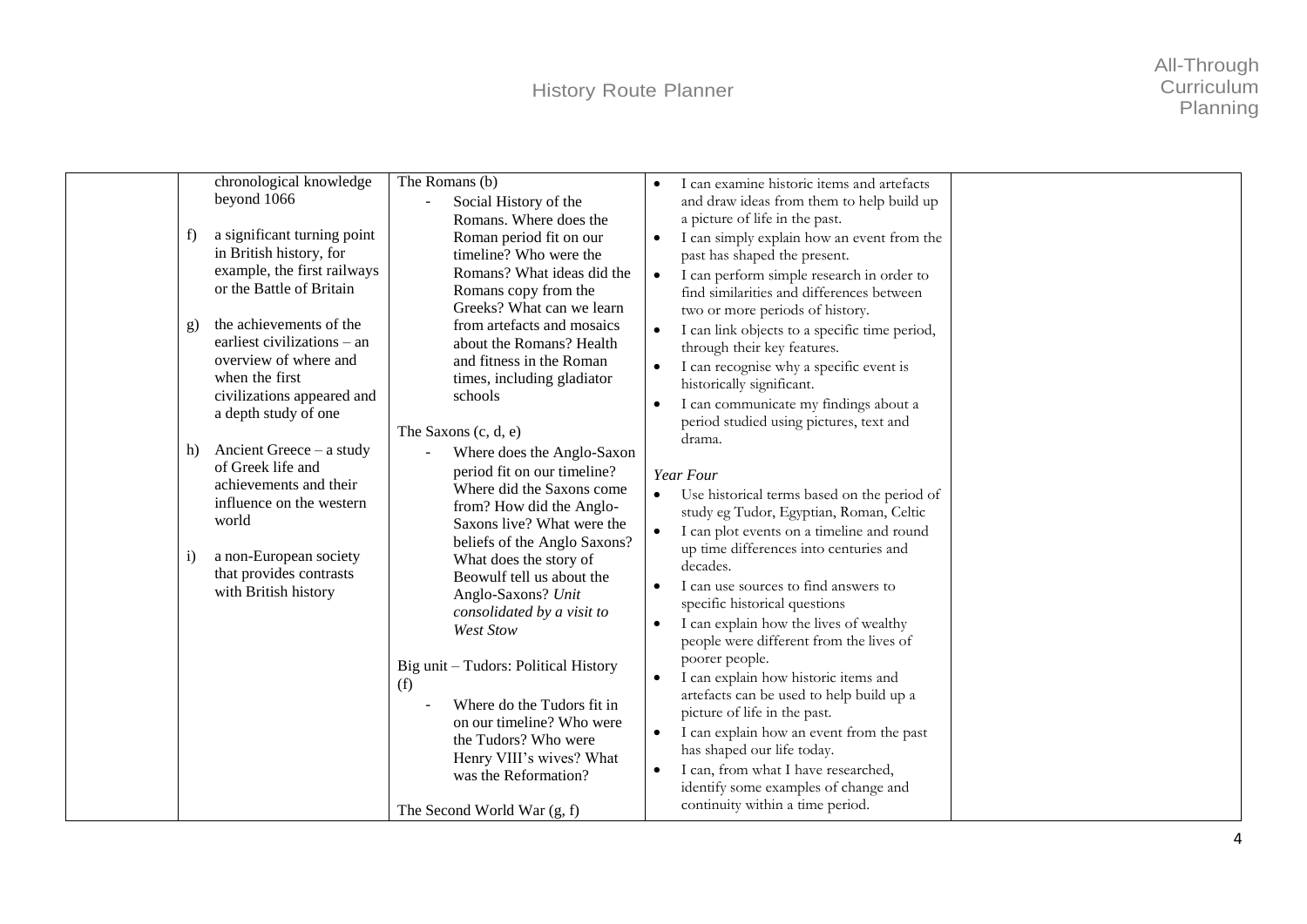|   |                                                                                                                                                                                                                                                                                                              | Where does WW2 fit on our<br>timeline? What is a war?<br>Why was there a war? What<br>was life like in a war? What<br>did people at the time think<br>of the war?<br>Life in the Wild West in the 18 <sup>th</sup> and<br>$19th$ century (i)<br>What were the push/pull<br>factors for moving to the<br>Wild West? What was it like<br>living in the Wild West?<br>What were the lives of the<br>Native Americans like? How<br>important were explorers like<br>Lewis and Clarke? | I can examine two given versions of an<br>$\bullet$<br>event and explain how they differ.<br>I can recognise why some specific people<br>$\bullet$<br>or events are historically significant.<br>I can research what it was like to be in a<br>$\bullet$<br>given period of history and present my<br>findings to an audience.                                                                                                                                                                                                                                                                                                                             |                                                                                            |
|---|--------------------------------------------------------------------------------------------------------------------------------------------------------------------------------------------------------------------------------------------------------------------------------------------------------------|-----------------------------------------------------------------------------------------------------------------------------------------------------------------------------------------------------------------------------------------------------------------------------------------------------------------------------------------------------------------------------------------------------------------------------------------------------------------------------------|------------------------------------------------------------------------------------------------------------------------------------------------------------------------------------------------------------------------------------------------------------------------------------------------------------------------------------------------------------------------------------------------------------------------------------------------------------------------------------------------------------------------------------------------------------------------------------------------------------------------------------------------------------|--------------------------------------------------------------------------------------------|
| 5 | e) A local history study<br>f) a study of an aspect or<br>theme in British history that<br>extends pupils' chronological<br>knowledge beyond 1066<br>h) the achievements of the<br>earliest civilizations - an<br>overview of where and when<br>the first civilizations appeared<br>and a depth study of one | Mini Unit - Tudors: Local Social<br>History $(f, e)$<br>Enquiry lesson sequence:<br>Where do the Tudors fit in<br>$\mathbf{r}$<br>on our timeline?<br>How did people live in the<br>past?<br>Comparing the rule of<br>Elizabeth and Mary Tudor<br>and linking to previous<br>learning on Henry VIII<br>Framlingham and Kentwell<br>comparison.<br>Social change and challenge<br>in the Tudor times (Catholic<br>and Protestant, English and<br>Spanish)                          | I can use key historical terms (from a word<br>$\bullet$<br>bank) in context of period studied.<br>I can use dates to order and place events<br>$\bullet$<br>on a timeline using centuries, AD and BC.<br>I can carry out structured historical<br>$\bullet$<br>research, using chosen source material.<br>I can identify some key features of time<br>$\bullet$<br>periods studied and make connections<br>between them.<br>I can make inferences from source material<br>$\bullet$<br>i.e. to suggest what they can tell us about a<br>past event.<br>I can identify reasons why events occurred<br>$\bullet$<br>and identify one as the most important. | Across the Trust: themed ancient<br>world day<br><i>British values:</i> What is a citizen? |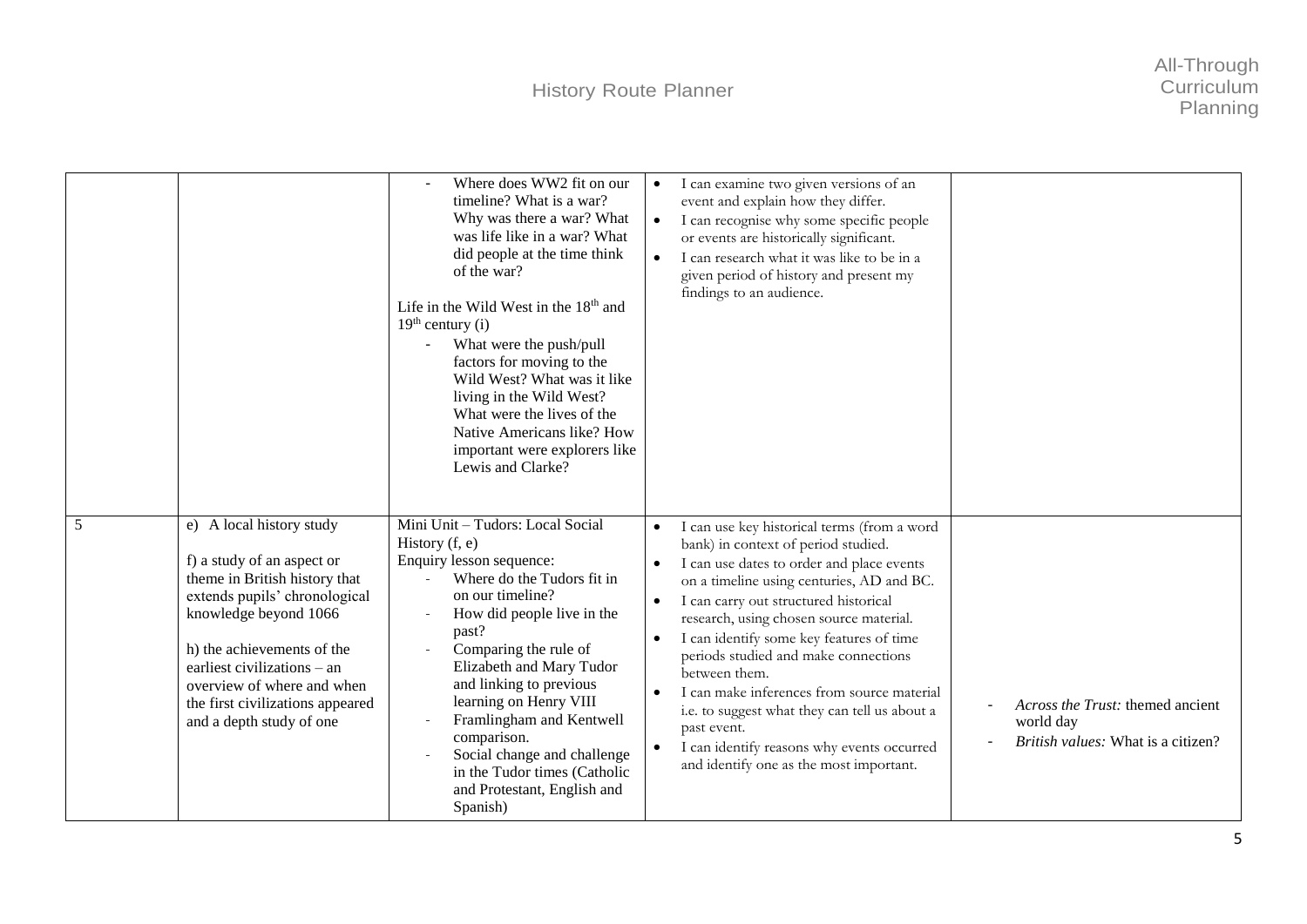|   |                                                  | The beginnings of<br>exploration in the New<br>World and its impact on<br>social change.<br>The Egyptians (h) Cross Curricular<br>project with geography and English<br>Enquiry lesson sequence:<br>Where does the Egyptian<br>period fit on our timeline?<br>Why the Egyptians were so<br>successful, was it trade or<br>control?<br>What did the Egyptians<br>believe?<br>Were the Egyptians the<br>greatest Rulers?<br>Who were some of Ancient<br>Egypt's Rulers?<br>When/why did the Pharaohs<br>end? | I can identify examples of change and<br>continuity within and between time periods<br>I have studied.<br>I can compare two interpretations and<br>$\bullet$<br>identify how they differ.<br>I can identify why some specific people or<br>$\bullet$<br>events are historically significant.<br>I can use words such as because, as a<br>$\bullet$<br>result, therefore, in order to explain my<br>reasoning.                                                                                                                                                                         |  |
|---|--------------------------------------------------|------------------------------------------------------------------------------------------------------------------------------------------------------------------------------------------------------------------------------------------------------------------------------------------------------------------------------------------------------------------------------------------------------------------------------------------------------------------------------------------------------------|---------------------------------------------------------------------------------------------------------------------------------------------------------------------------------------------------------------------------------------------------------------------------------------------------------------------------------------------------------------------------------------------------------------------------------------------------------------------------------------------------------------------------------------------------------------------------------------|--|
| 6 | b) the Roman Empire and its<br>impact on Britain | Big unit $-$ The Romans (b)<br>Enquiry lesson sequence:<br>Where do the Romans fit in<br>on our timeline?<br>What did the Romans<br>believe?<br>Why did the Romans go to<br>war? How did Romans<br>improve the lives of<br>everyday people?<br>What did the Romans do for<br>us?<br>Were the Romans the<br>greatest Rulers?                                                                                                                                                                                | I can use key historical terms (from a word<br>bank) in context of different periods, eras<br>and events.<br>I can order events with chronologically<br>$\bullet$<br>secure knowledge of a specific<br>period/era/event.<br>I can carry out historical research, using a<br>$\bullet$<br>chosen range of source material.<br>I can describe key features of time periods<br>$\bullet$<br>studied and make connections between<br>them<br>I can analyse the reliability and usefulness<br>$\bullet$<br>of source material, i.e. to suggest what they<br>can tell us about a past event |  |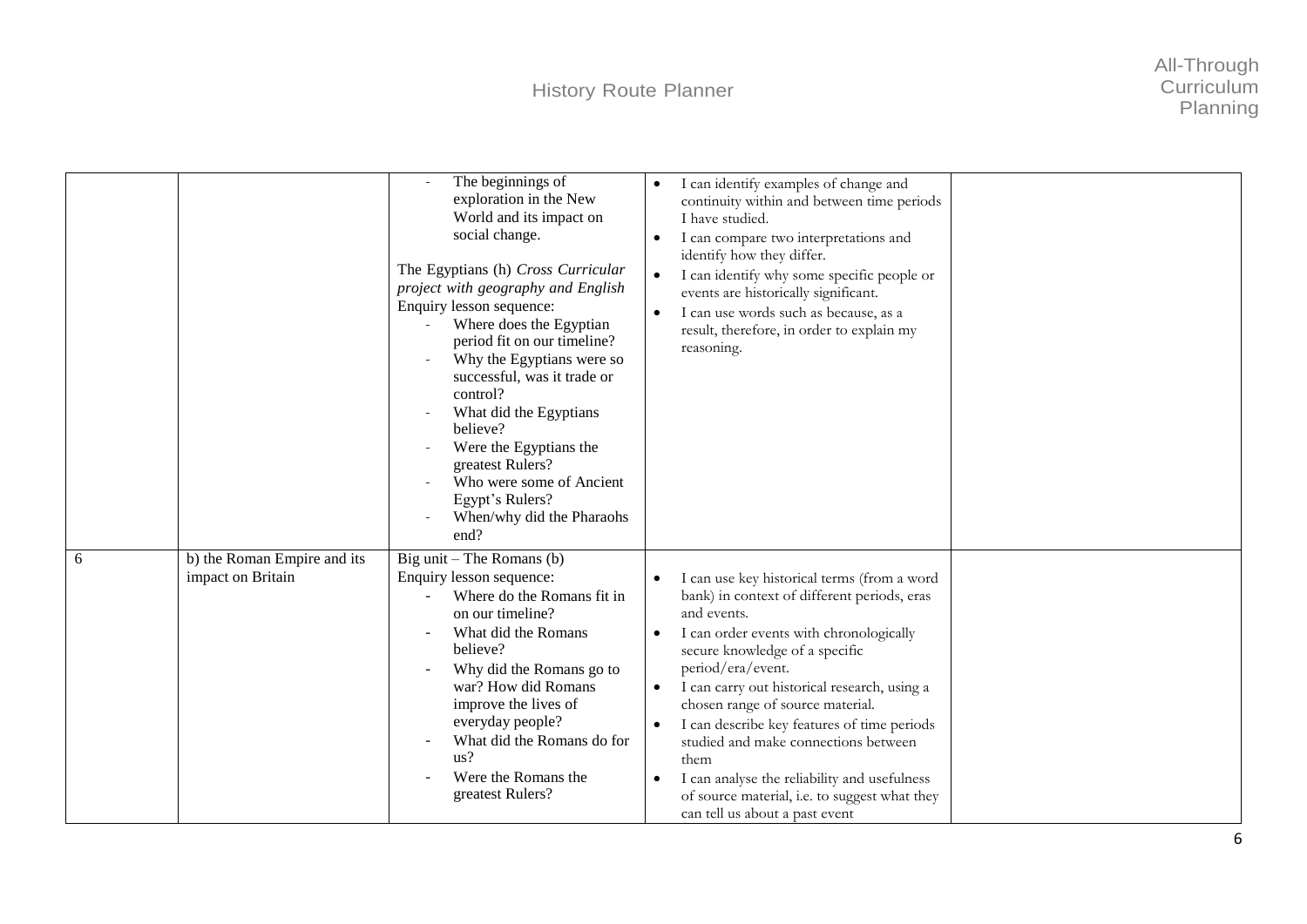| d) the Viking and Anglo-<br>Saxon struggle for the<br>Kingdom of England to the<br>time of Edward the Confessor                                                                                                                                                                                                                                                                                                                                                     | The Anglo-Saxons to 1066 (d)<br>Enquiry lesson sequence:<br>What do we know about the<br>Anglo-Saxons?<br>What happened to the<br>Anglo-Saxons?<br>Who were the Vikings?<br>How did the Vikings and<br>Saxons interact?<br>Who was Edward the<br>confessor?                                                                                                                                                                                | I can explain why events occurred, linking<br>$\bullet$<br>them to the historical context, and explain<br>one as the most important<br>I can explain examples of change and<br>$\bullet$<br>continuity within and between time periods<br>I have studied<br>I can compare two interpretations and<br>$\bullet$<br>begin to explain why they differ.<br>I can explain why some specific people or<br>$\bullet$<br>events are historically significant.<br>I can show a basic historical understanding<br>$\bullet$<br>in different ways, including 'scaffolded'<br>essays.                                                                                                                                                                                                                        |                                                                                                                                                                                                               |
|---------------------------------------------------------------------------------------------------------------------------------------------------------------------------------------------------------------------------------------------------------------------------------------------------------------------------------------------------------------------------------------------------------------------------------------------------------------------|--------------------------------------------------------------------------------------------------------------------------------------------------------------------------------------------------------------------------------------------------------------------------------------------------------------------------------------------------------------------------------------------------------------------------------------------|--------------------------------------------------------------------------------------------------------------------------------------------------------------------------------------------------------------------------------------------------------------------------------------------------------------------------------------------------------------------------------------------------------------------------------------------------------------------------------------------------------------------------------------------------------------------------------------------------------------------------------------------------------------------------------------------------------------------------------------------------------------------------------------------------|---------------------------------------------------------------------------------------------------------------------------------------------------------------------------------------------------------------|
| 7<br>a) the development of Church,<br>state and society in Medieval<br>Britain 1066-1509<br>b) the development of Church,<br>state and society in Medieval<br>Britain 1509-1745<br>c) ideas, political power,<br>industry and empire: Britain,<br>1745-1901<br>d) Challenges for Britain,<br>Europe and the wider world<br>1901 to the present day<br>e) A local study<br>f) the study of an aspect or<br>theme in British history that<br>consolidates and extends | Medieval realms (a, e, f)<br>Enquiry lesson sequence:<br>Why did William the<br>Conqueror defeat Harold in<br>1066?<br>Saxon resistance to Norman<br>rule and the role of Ely<br>What made a good medieval<br>King?<br>How important was Magna<br>Carta?<br>What was the impact of the<br><b>Black Death?</b><br>Why did the peasants revolt<br>in 1381?<br>Victorians compared with other<br>Empires $(c, g)$<br>Enquiry lesson sequence: | I can use key historical terms (from a word<br>bank) in context of significant British, local<br>and world events.<br>I can create chronologically ordered events,<br>$\bullet$<br>showing secure knowledge and<br>understanding of significant British, local<br>and world history<br>I can carry out independent historical<br>$\bullet$<br>research, using a range of source material.<br>I can explain key features of time periods<br>$\bullet$<br>studied and make connections between<br>them<br>I can compare the reliability and usefulness<br>$\bullet$<br>of source material and give reasons for bias<br>I can explain why events occurred, linking<br>$\bullet$<br>them to the historical context, and<br>prioritise; underlying, shorter term, trigger,<br>causes and consequences | Across the Trust: themed<br>democracy day<br>British values: the changing role<br>of monarchy<br>British values: the development of<br>a multi-cultural country as a result<br>of the expansion of the empire |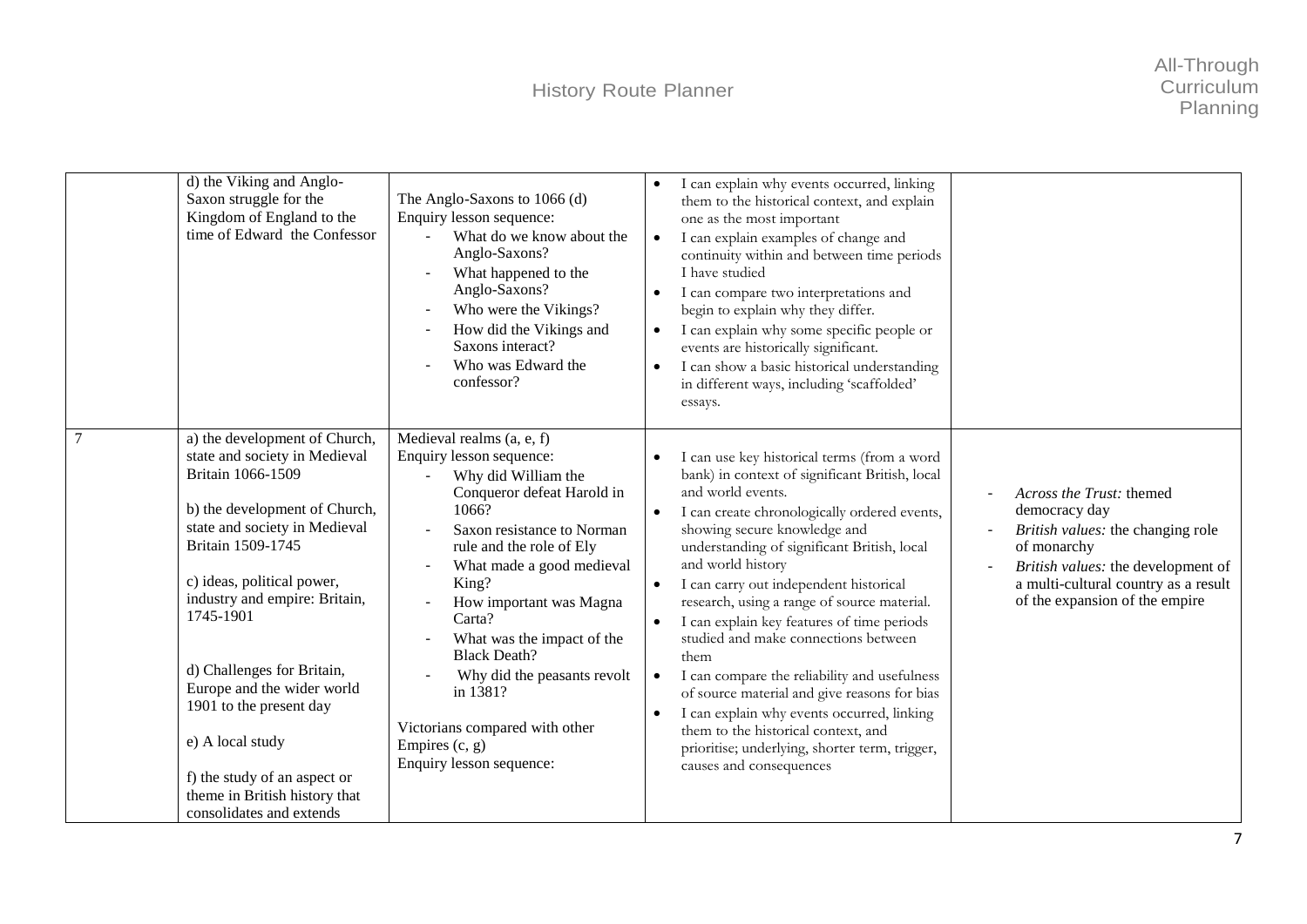|   | pupils' chronological<br>knowledge from before 1066<br>g) One study of a significant<br>society or issue in world<br>history and its<br>interconnections with other<br>world events. | Where do the Victorians fit<br>in on our timeline?<br>How did they develop their<br>empire?<br>What was the relationship<br>between Britain and India<br>and how did it change?<br>The impact of the Sepoy<br>Rebellion/First War of<br>Indian Independence.<br>What did the Victorians do<br>for us?<br>Were the Victorians the<br>greatest Rulers?<br>The History of Bury St Edmunds (f,e)<br>Enquiry lesson sequence:<br>Why is Bury situated where<br>it is?<br>Who was St Edmund?<br>What was the political<br>situation in the Saxon/Viking<br>era in East Anglia?<br>Why did Bury grow? What<br>was the impact of<br>Industrial Revolution on<br>Bury? | I can begin to assess the extent of change<br>$\bullet$<br>and continuity within and between time<br>periods<br>I can explain why there are different<br>$\bullet$<br>interpretations<br>I can identify a number of reasons for<br>$\bullet$<br>historical significance of given<br>events/people<br>I can show good historical understanding<br>$\bullet$<br>in different ways, including 'scaffolded'<br>essays. |                                                                                      |
|---|--------------------------------------------------------------------------------------------------------------------------------------------------------------------------------------|---------------------------------------------------------------------------------------------------------------------------------------------------------------------------------------------------------------------------------------------------------------------------------------------------------------------------------------------------------------------------------------------------------------------------------------------------------------------------------------------------------------------------------------------------------------------------------------------------------------------------------------------------------------|--------------------------------------------------------------------------------------------------------------------------------------------------------------------------------------------------------------------------------------------------------------------------------------------------------------------------------------------------------------------------------------------------------------------|--------------------------------------------------------------------------------------|
| 8 | a) the development of Church,<br>state and society in Britain<br>1066-1509                                                                                                           | Making the UK $(a, c, e)$<br>Enquiry lesson sequence:<br>Why was the gunpowder plot so<br>important?<br>Why did Charles lose his throne?<br>What was the English Civil War?                                                                                                                                                                                                                                                                                                                                                                                                                                                                                   | I can confidently use (with a word bank)<br>historical terms in context of significant<br>British, local and world events.<br>I can describe chronologically, secure<br>$\bullet$<br>knowledge and understanding of                                                                                                                                                                                                | British values: the growing role<br>and importance of parliament<br>under Henry VIII |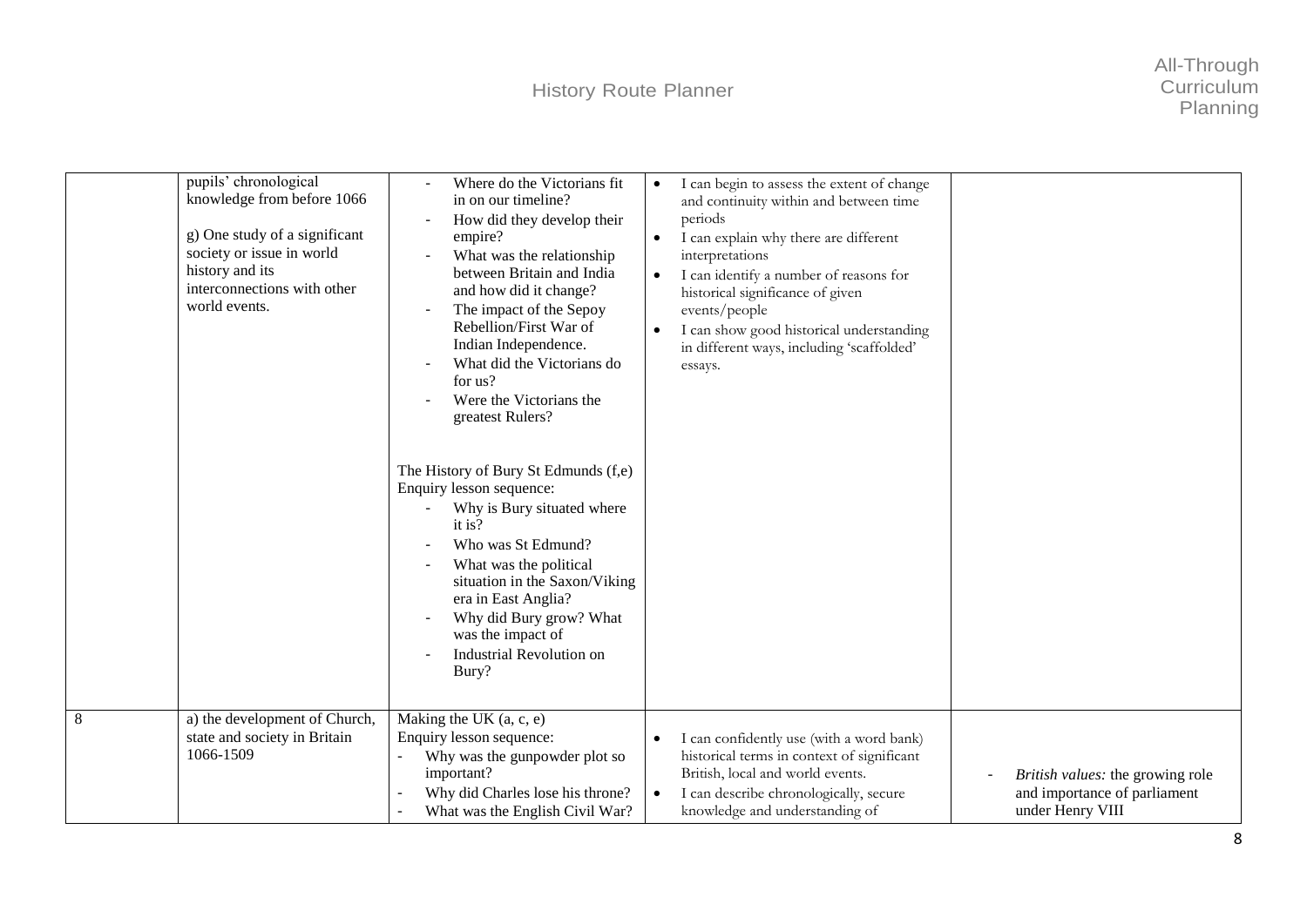## History Route Planner

|   | b) the development of Church,<br>state and society in Britain<br>1509-1745<br>c) ideas, political power,<br>industry and empire: Britain,<br>1745-1901<br>d) Challenges for Britain,<br>Europe and the wider world<br>1901 to the present day<br>e) A local study<br>f) the study of an aspect or<br>theme in British history that<br>consolidates and extends<br>pupils' chronological<br>knowledge from before 1066<br>g) One study of a significant<br>society or issue in world<br>history and its<br>interconnections with other<br>world events. | The rise of Oliver Cromwell from<br>Gentleman Farmer to Lord<br>Protector<br>Was the Interregnum a high or<br>low point in English history?<br>How did the restoration come<br>about?<br>What changed after the Great<br>Plague and Great Fire of<br>London?<br>The Triangular Trade and its<br>consequences. $(b, c, g)$<br>Enquiry lesson sequence:<br>Why did Englishmen sail to the<br>'new world'?<br>The New World and its links to<br>the Old<br>What lead to the rise and fall of<br>slavery?<br>Who led the abolition movement<br>and why?<br>How were Black Americans<br>treated after 1863? | significant British, local and world history<br>establishing narratives within and across<br>periods of study<br>I can confidently carry out independent<br>$\bullet$<br>historical research, analysing a range of<br>source material<br>I can explain key features of time periods<br>$\bullet$<br>studied and make connections and<br>comparisons between them<br>I can evaluate the reliability and usefulness<br>$\bullet$<br>of sources and explain reasons for bias<br>I can analyse underlying/shorter term/<br>$\bullet$<br>trigger and economic/political/social<br>causes and consequences and explain links<br>between them<br>I can assess the extent of change and<br>$\bullet$<br>continuity within and between time periods<br>and I can suggest reasons for it<br>I can evaluate different interpretations<br>$\bullet$<br>I can prioritise the reasons for historical<br>$\bullet$<br>significance of given events/people<br>I can show good historical understanding<br>$\bullet$<br>in different ways, including 'unscaffolded'<br>essays. | British values: toleration of<br>different beliefs                                                                                                                                                                       |
|---|--------------------------------------------------------------------------------------------------------------------------------------------------------------------------------------------------------------------------------------------------------------------------------------------------------------------------------------------------------------------------------------------------------------------------------------------------------------------------------------------------------------------------------------------------------|--------------------------------------------------------------------------------------------------------------------------------------------------------------------------------------------------------------------------------------------------------------------------------------------------------------------------------------------------------------------------------------------------------------------------------------------------------------------------------------------------------------------------------------------------------------------------------------------------------|---------------------------------------------------------------------------------------------------------------------------------------------------------------------------------------------------------------------------------------------------------------------------------------------------------------------------------------------------------------------------------------------------------------------------------------------------------------------------------------------------------------------------------------------------------------------------------------------------------------------------------------------------------------------------------------------------------------------------------------------------------------------------------------------------------------------------------------------------------------------------------------------------------------------------------------------------------------------------------------------------------------------------------------------------------------|--------------------------------------------------------------------------------------------------------------------------------------------------------------------------------------------------------------------------|
| 9 | d) challenges for Britain,<br>Europe and the wider world<br>1901 to the present day<br>h) At least one study of a<br>significant society or issue in<br>world history and its                                                                                                                                                                                                                                                                                                                                                                          | What was the Impact of WW1? $(d, h)$<br>Enquiry lesson sequence:<br>What caused the First World<br>$\overline{a}$<br>War?<br>What was it like to fight on<br>the Western Front?<br>What impact did the war<br>have on women?                                                                                                                                                                                                                                                                                                                                                                           | I can independently use historical terms in<br>context of significant British, local and<br>world events.<br>I can describe a chronologically secure<br>$\bullet$<br>knowledge and understanding of<br>significant British, local and world history<br>across a whole world context, within a<br>specific period of time.                                                                                                                                                                                                                                                                                                                                                                                                                                                                                                                                                                                                                                                                                                                                     | British values: Democracy, ideas<br>of proportional representation,<br>first past the post, democracy,<br>dictatorships, communism,<br>capitalism<br>British values: the tolerance of<br>those with different faiths and |